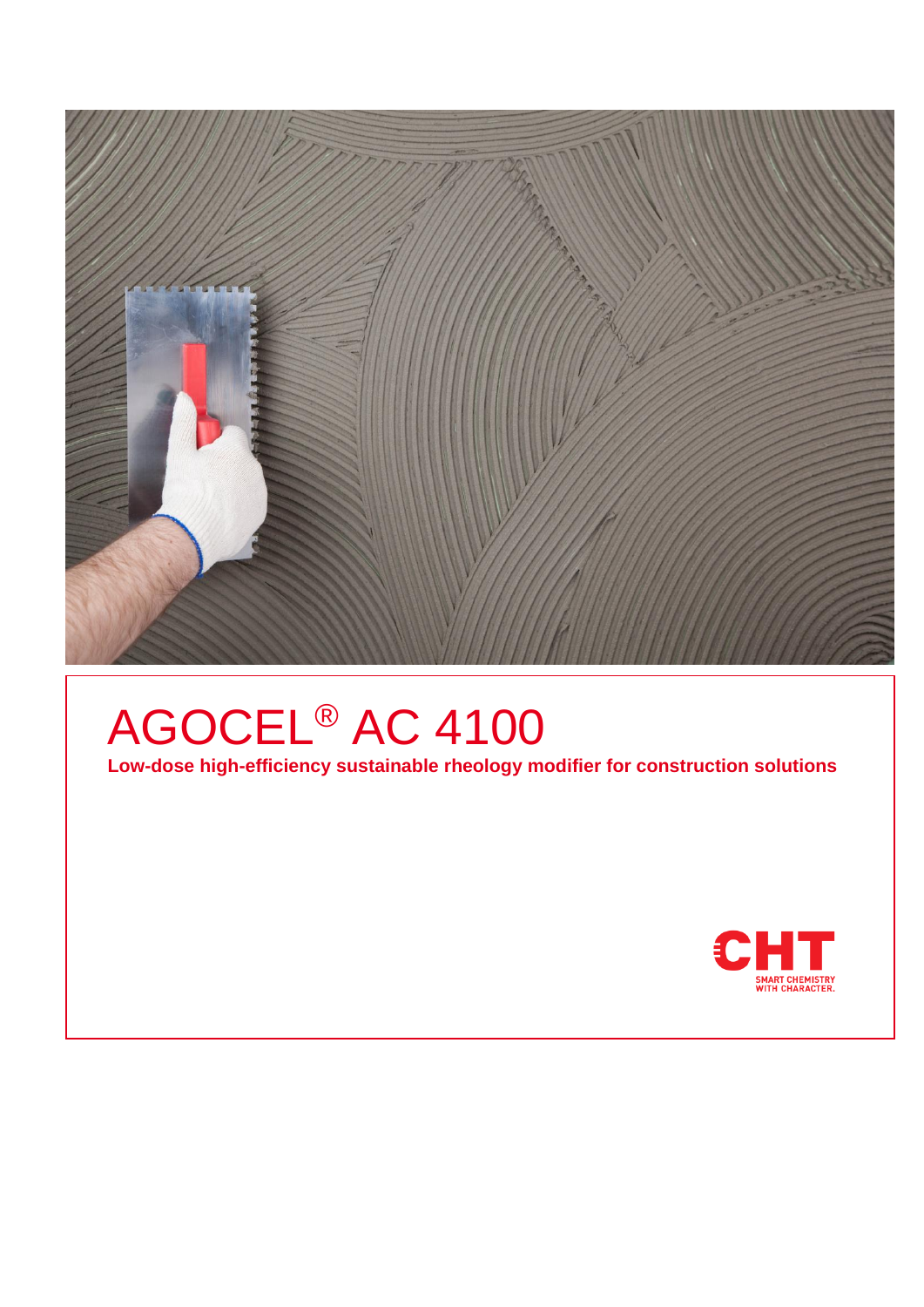# AGOCEL® AC 4100

### **Sustainable rheology modifier**

AGOCEL® AC 4100 is a modified potato starch ether that smartly combines best-in-class properties as an additive for mineral building materials with a green and sustainable solution.

AGOCEL® AC 4100 is a co-thickener that added in low dosage to dry mix formulations can decisively enhance several features of the system like improving the consistency, reducing the stickiness on the tools and giving to the final product a superior smoothness.

AGOCEL® AC 4100 is possible to achieve these properties without compromising the water retention of the final product.



stands out for the most-effective thickening behavior reachable in alkaline systems compared with other starch ethers on the market. This behavior reveals the outstanding consistency performances of AGOCEL® AC 4100 in the final product giving to our customers the possibility to use the lowest amount and achieve the highest performances, saving formulation costs.



Thanks to its outstanding compatibility with all the additives used in the dry mix mortar industry, AGOCEL® AC 4100 can be added to every gypsum, cement or lime system.

A typical application rate of AGOCEL® AC 4100 varies between 0,01% and 0,05%.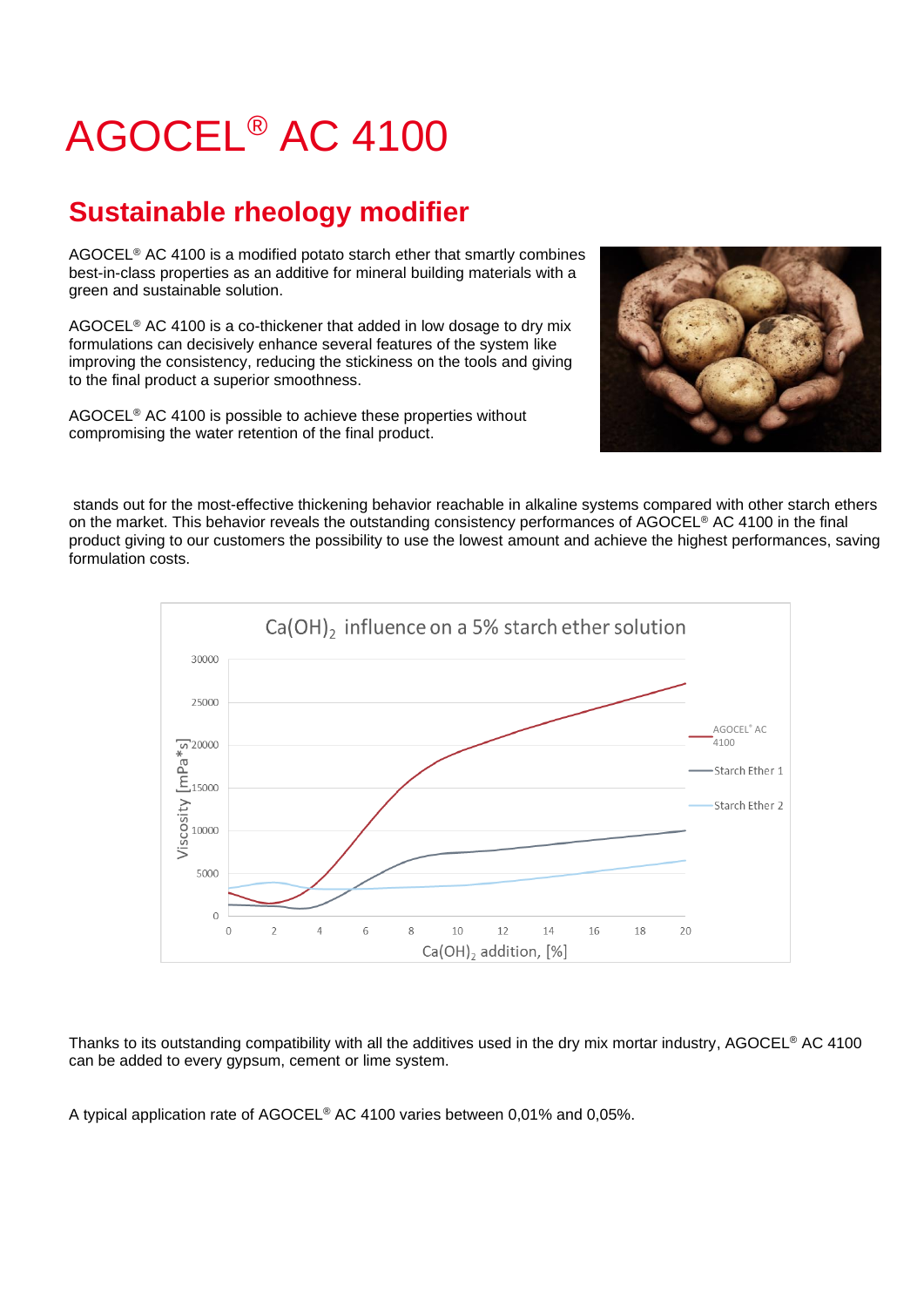## **Product performance**

A cement based plaster formulation has been evaluated.

|                             | <b>Reference</b> | <b>AGOCEL<sup>®</sup> AC</b><br>4100 | <b>Starch Ether 1</b> | <b>Starch Ether 2</b> |
|-----------------------------|------------------|--------------------------------------|-----------------------|-----------------------|
| Cement CEM II 42,5 R        | 10,9             | 10,9                                 | 10,9                  | 10,9                  |
| Limestone                   | 20               | 20                                   | 20                    | 20                    |
| <b>Calcium Carbonate</b>    | 66               | 65,98                                | 65,98                 | 65,98                 |
| Lime                        | 3                | З                                    | 3                     | 3                     |
| Air Entraining Agent        | 0,02             | 0,02                                 | 0,02                  | 0,02                  |
| <b>Cellulose Ether</b>      | 0,08             | 0,08                                 | 0,08                  | 0,08                  |
| AGOCEL <sup>®</sup> AC 4100 |                  | 0,02                                 |                       |                       |
| Starch Ether 1              |                  |                                      | 0,02                  |                       |
| Starch Ether 2              |                  |                                      |                       | 0,02                  |
|                             | 100              | 100                                  | 100                   | 100                   |
| water dosage                | 20%              | 20%                                  | 20%                   | 20%                   |

Analyzing the performances of these systems is easy to observe how, comparing to the formulations without starch ethers and even comparing with other alternatives on the market, AGOCEL® AC 4100 brings the higher consistency and lower stickiness.



2% of water has been subsequently added to the AGOCEL® AC 4100 product to reach the same slump test consistency of the reference (160mm). An equal amount of product has been then applied on a vertical wall through steel rings. It is clear to observe how AGOCEL® AC 4100 provides a superior anti-sag behaviour improving the workability of the product.